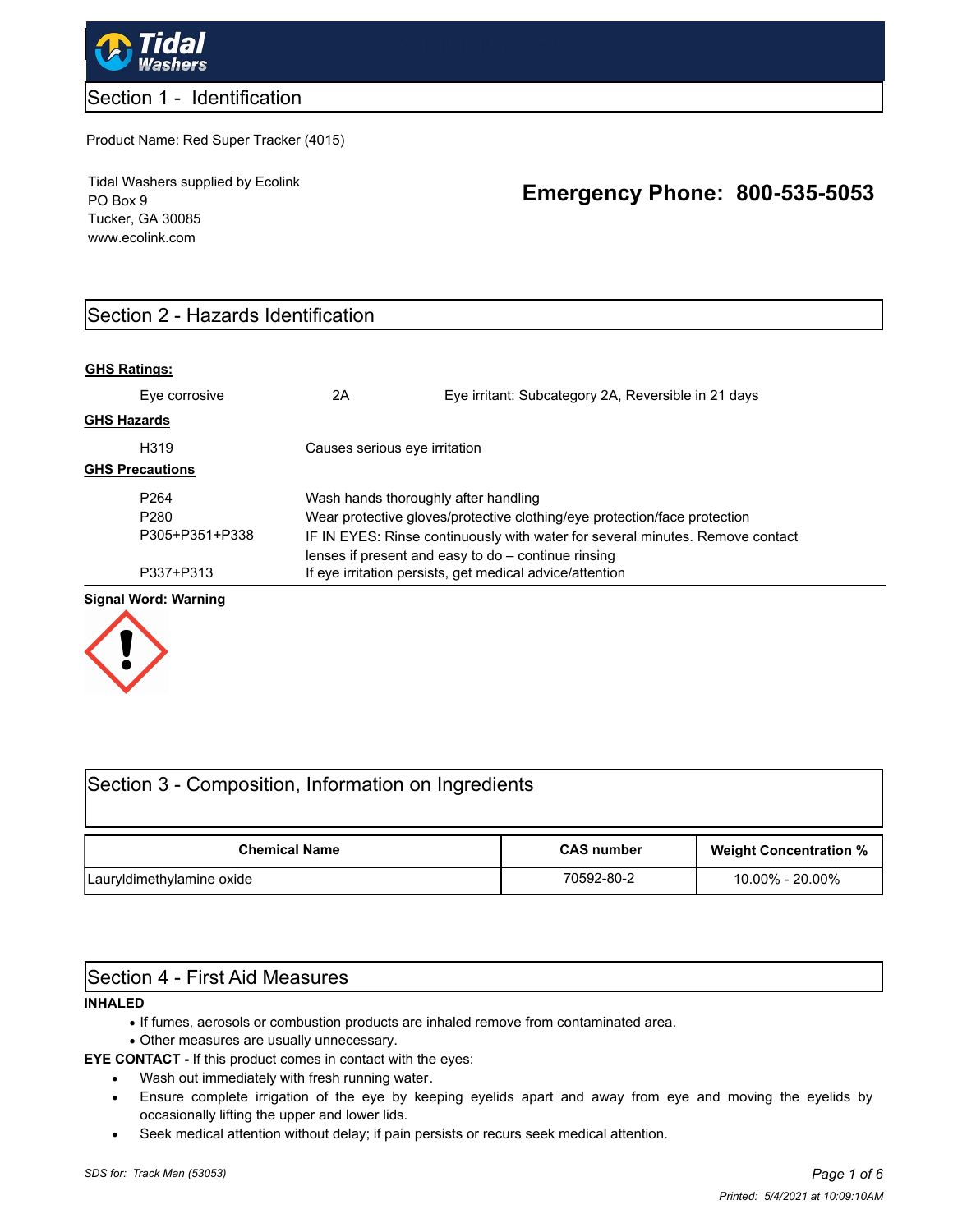**·** Removal of contact lenses after an eye injury should only be undertaken by skilled personnel.

#### **SKIN -** If skin contact occurs:

- **·** Immediately remove all contaminated clothing, including footwear.
- **·** Flush skin and hair with running water (and soap if available).
- **·** Seek medical attention in event of irritation.

#### **IF SWALLOWED:**

- **·** If swallowed do NOT induce vomiting.
- **·** If vomiting occurs, lean patient forward or place on left side (head-down position, if possible) to maintain open airway and prevent aspiration.
- **·** Observe the patient carefully.
- **·** Never give liquid to a person showing signs of being sleepy or with reduced awareness; i .e. becoming unconscious.
- **·** Give water to rinse out mouth, then provide liquid slowly and as much as casualty can comfortably drink.
- **·** Seek medical advice.

#### **NOTES TO PHYSICIAN:** Treat symptomatically

### Section 5 - Fire Fighting Measures

Flash Point: N/A

#### LEL: UEL:

#### **EXTINGUISHING MEDIA:**

- **·** There is no restriction on the type of extinguisher which may be used.
- **·** Use extinguishing media suitable for surrounding area.

#### **FIRE FIGHTING**

- **·** Alert Fire Department and tell them location and nature of hazard.
- **·** Wear breathing apparatus plus protective gloves in the event of a fire .
- **·** Prevent, by any means available, spillage from entering drains or water courses.
- **·** Use fire fighting procedures suitable for surrounding area.
- **·** DO NOT approach containers suspected to be hot.
- **·** Cool fire exposed containers with water spray from a protected location.
- **·** If safe to do so, remove containers from path of fire.

Equipment should be thoroughly decontaminated after use.

### Section 6 - Accidental Release Measures

#### **MINOR SPILLS**

- **·** Clean up all spills immediately.
- **·** Avoid breathing vapors and contact with skin and eyes.
- **·** Control personal contact with the substance, by using protective equipment.
- **·** Contain and absorb spill with sand, earth, inert material or vermiculite.
- **·** Wipe up.
- **·** Place in a suitable, labeled container for waste disposal.

#### **MAJOR SPILLS**

Moderate hazard.

- **·** Clear area of personnel and move upwind.
- **·** Alert Fire Department and tell them location and nature of hazard.
- **·** Wear breathing apparatus plus protective gloves.
- **·** Prevent, by any means available, spillage from entering drains or water course.
- **·** Stop leak if safe to do so.
- **·** Contain spill with sand, earth or vermiculite.
- **·** Collect recoverable product into labeled containers for recycling.
- **·** Neutralize/decontaminate residue (see Section 13 for specific agent).
- **·** Collect solid residues and seal in labeled drums for disposal.
- **·** Wash area and prevent runoff into drains.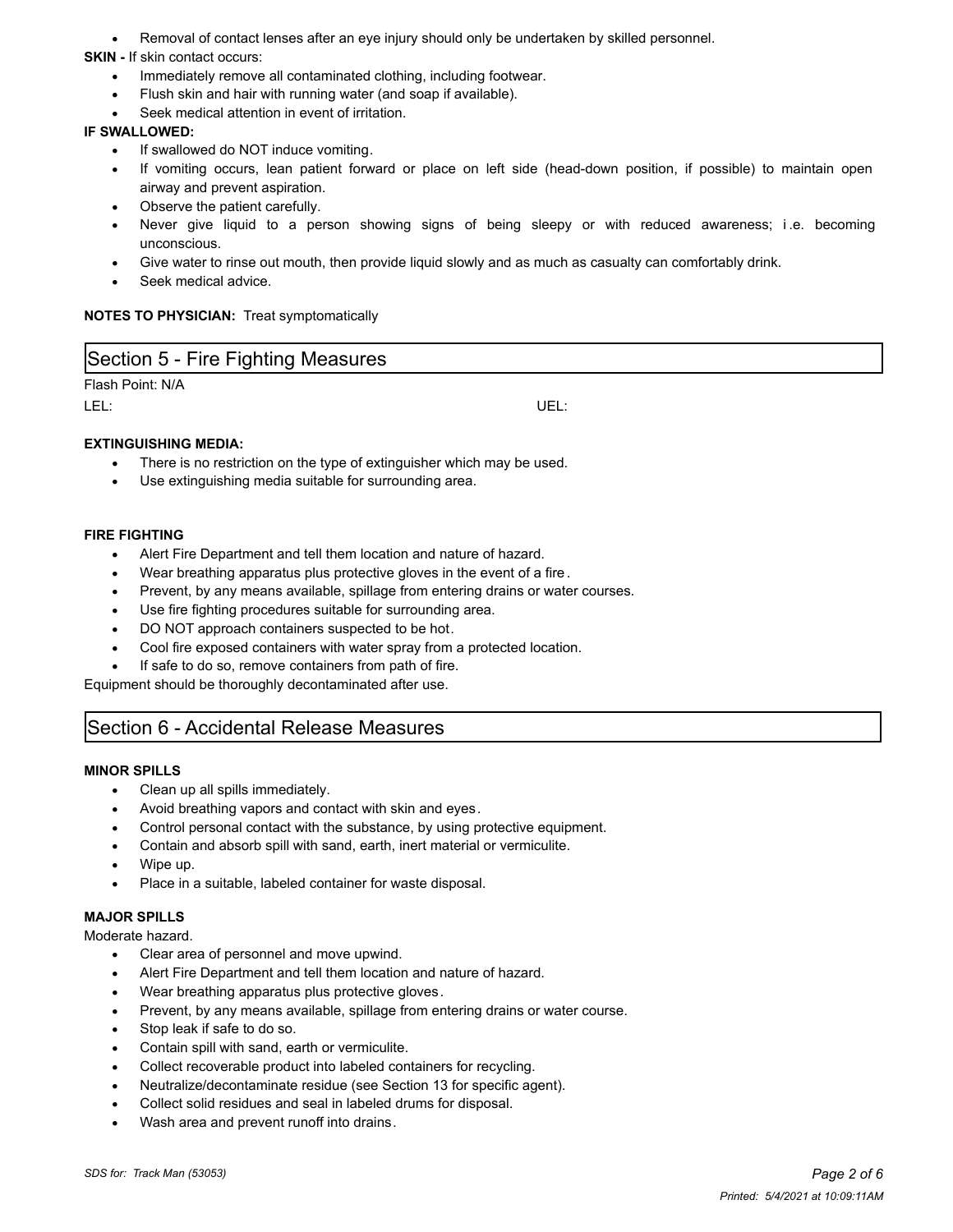**·** After clean up operations, decontaminate and launder all protective clothing and equipment before storing and re-using.

If contamination of drains or waterways occurs, advise emergency services.

### Section 7 - Handling & Storage

#### **PROCEDURE FOR HANDLING**

- **·** Avoid all personal contact, including inhalation.
- **·** Wear protective clothing when risk of exposure occurs.
- **·** Use in a well-ventilated area.
- **·** Avoid contact with moisture.
- **·** Avoid contact with incompatible materials.
- **·** When handling, DO NOT eat, drink or smoke.
- **·** Keep containers securely sealed when not in use.
- **·** Avoid physical damage to containers.
- **·** Always wash hands with soap and water after handling.
- **·** Work clothes should be laundered separately. Launder contaminated clothing before re-use.
- **·** Use good occupational work practice.
- **·** Observe manufacturer's storage and handling recommendations contained within this MSDS.
- **·** Atmosphere should be regularly checked against established exposure standards to ensure safe working conditions are maintained.
- **·** DO NOT allow clothing wet with material to stay in contact with skin

#### **SUITABLE CONTAINER**

- **·** Polyethylene or polypropylene container.
- Packing as recommended by manufacturer.
- **·** Check all containers are clearly labeled and free from leaks.

**STORAGE INCOMPATIBILITY:** None known.

#### **STORAGE REQUIREMENTS**

- **·** Store in original containers.
- **·** Keep containers securely sealed.
- **·** Store in a cool, dry, well-ventilated area.
- **·** Store away from incompatible materials and foodstuff containers.
- **·** Protect containers against physical damage and check regularly for leaks.
- **·** Observe manufacturer's storage and handling recommendations contained within this MSDS.

# Section 8 - Exposure Controls/Personal Protection

| Chemical Name / CAS No.                  | <b>OSHA Exposure Limits</b> | <b>ACGIH Exposure Limits</b> | <b>Other Exposure Limits</b> |
|------------------------------------------|-----------------------------|------------------------------|------------------------------|
| Lauryldimethylamine oxide<br>170592-80-2 | Not Established             | Not Established              | Not Established              |

#### **ENGINEERING CONTROLS**

Engineering controls are used to remove a hazard or place a barrier between the worker and the hazard. Welldesigned engineering controls can be highly effective in protecting workers and will typically be independent of worker interactions to provide this high level of protection.

The basic types of engineering controls are:

Process controls which involve changing the way a job activity or process is done to reduce the risk. Enclosure and/or isolation of emission source which keeps a selected hazard "physically" away from the worker and ventilation that strategically "adds" and "removes" air in the work environment. Ventilation can remove or dilute an air contaminant if designed properly. The design of a ventilation system must match the particular process and chemical or contaminant in use.

Employers may need to use multiple types of controls to prevent employee overexposure.

General exhaust is adequate under normal operating conditions. Local exhaust ventilation may be required in specific circumstances. If risk of overexposure exists, wear approved respirator. Correct fit is essential to obtain adequate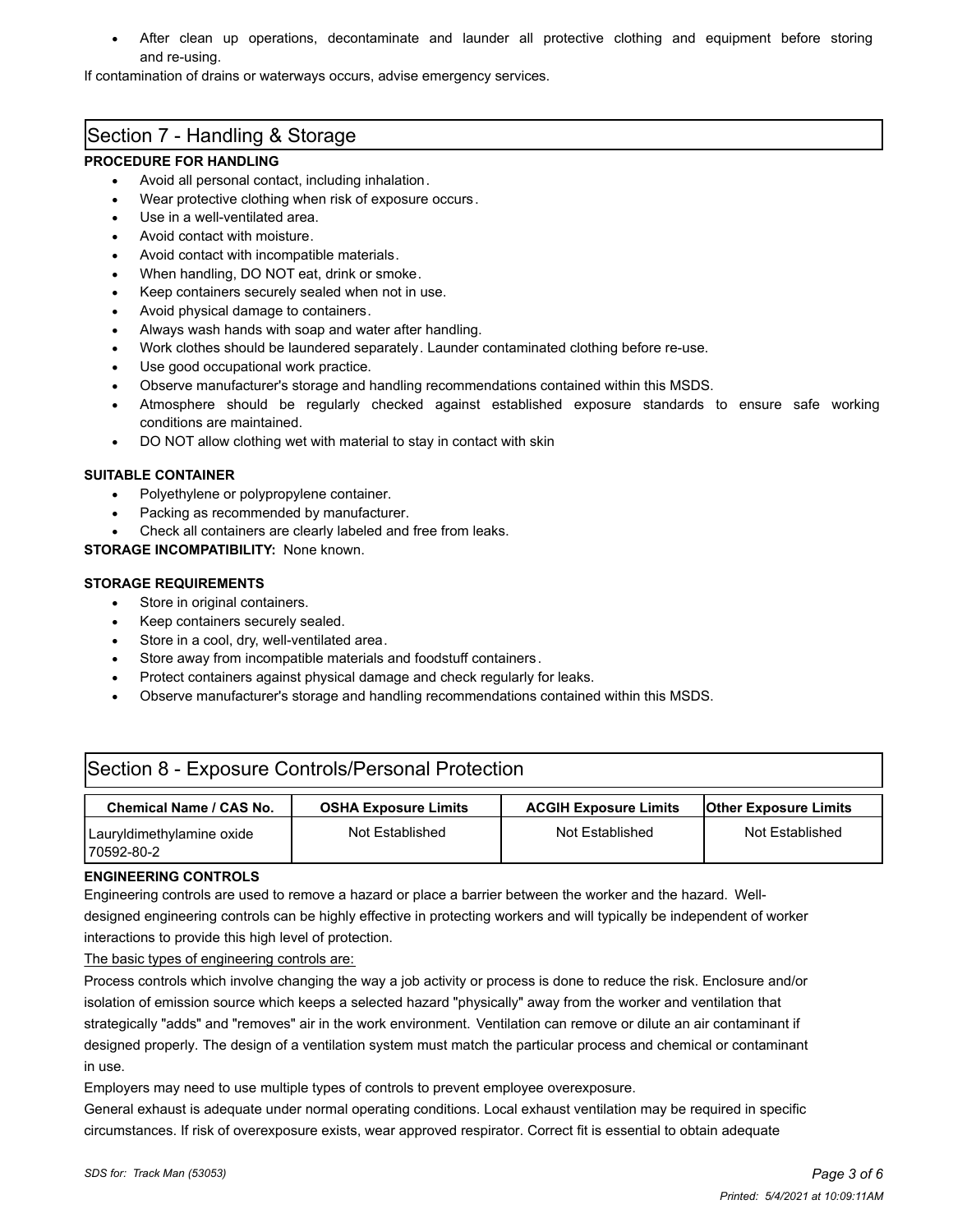protection. Provide adequate ventilation in warehouse or closed storage areas.

#### **RESPIRATOR**

The local concentration of material, quantity and conditions of use determine the type of personal protective

equipment required.

For further information consultor your Occupational Health and Safety Advisor.

#### **EYE**

- **·** Safety glasses with side shields.
- **·** Chemical goggles.
- **·** Contact lenses may pose a special hazard; soft contact lenses may absorb and concentrate irritants . A written policy document, describing the wearing of lens or restrictions on use, should be created for each workplace or task. This should include a review of lens absorption and adsorption for the class of chemicals in use and an account of injury experience. Medical and first-aid personnel should be trained in their removal and suitable equipment should be readily available. In the event of chemical exposure, begin eye irrigation immediately and remove contact lens as soon as practicable. Lens should be removed at the first signs of eye redness or irritation - lens should be removed in a clean environment only after workers have washed hands thoroughly. [CDC NIOSH Current Intelligence Bulletin 59], [AS/NZS 1336 or national equivalent]

#### **HANDS/FEET**

- **·** Wear chemical protective gloves, e.g. PVC.
- **·** Wear safety footwear or safety gumboots, e.g. Rubber

The selection of the suitable gloves does not only depend on the material, but also on further marks of quality which vary from manufacturer to manufacturer. Where the chemical is a preparation of several substances, the resistance of the glove material cannot be calculated in advance and has therefore to be checked prior to the application.

The exact break through time for substances has to be obtained from the manufacturer of the protective gloves and has to be observed when making a final choice.

Suitability and durability of glove type is dependent on usage. Important factors in the selection of gloves include:

- **·** frequency and duration of contact,
- **·** chemical resistance of glove material,
- **·** glove thickness and
- **·** dexterity

Select gloves tested to a relevant standard (e.g. Europe EN 374, US F739, AS/NZS 2161.1 or national equivalent).

- **·** When prolonged or frequently repeated contact may occur, a glove with a protection class of 5 or higher (breakthrough time greater than 240 minutes according to EN 374, AS/NZS 2161.10.1 or national equivalent) is recommended.
- **·** When only brief contact is expected, a glove with a protection class of 3 or higher (breakthrough time greater than 60 minutes according to EN 374, AS/NZS 2161.10.1 or national equivalent) is recommended.
- **·** Contaminated gloves should be replaced.
- Gloves must only be worn on clean hands. After using gloves, hands should be washed and dried thoroughly .

Application of a non-perfumed moisturizer is recommended.

### Section 9 - Physical & Chemical Properties

**Appearance** Liquid **Contract Appearance** Liquid **Contract Apple 2016** 

**pH** 8.5 **Color** Dark Red

**Specific Gravity** .975

### Section 10 - Stability & Reactivity

### **CONDITIONS CONTRIBUTING TO INSTABILITY**

- **·** Presence of incompatible materials.
- **·** Product is considered stable.
- **·** Hazardous polymerization will not occur.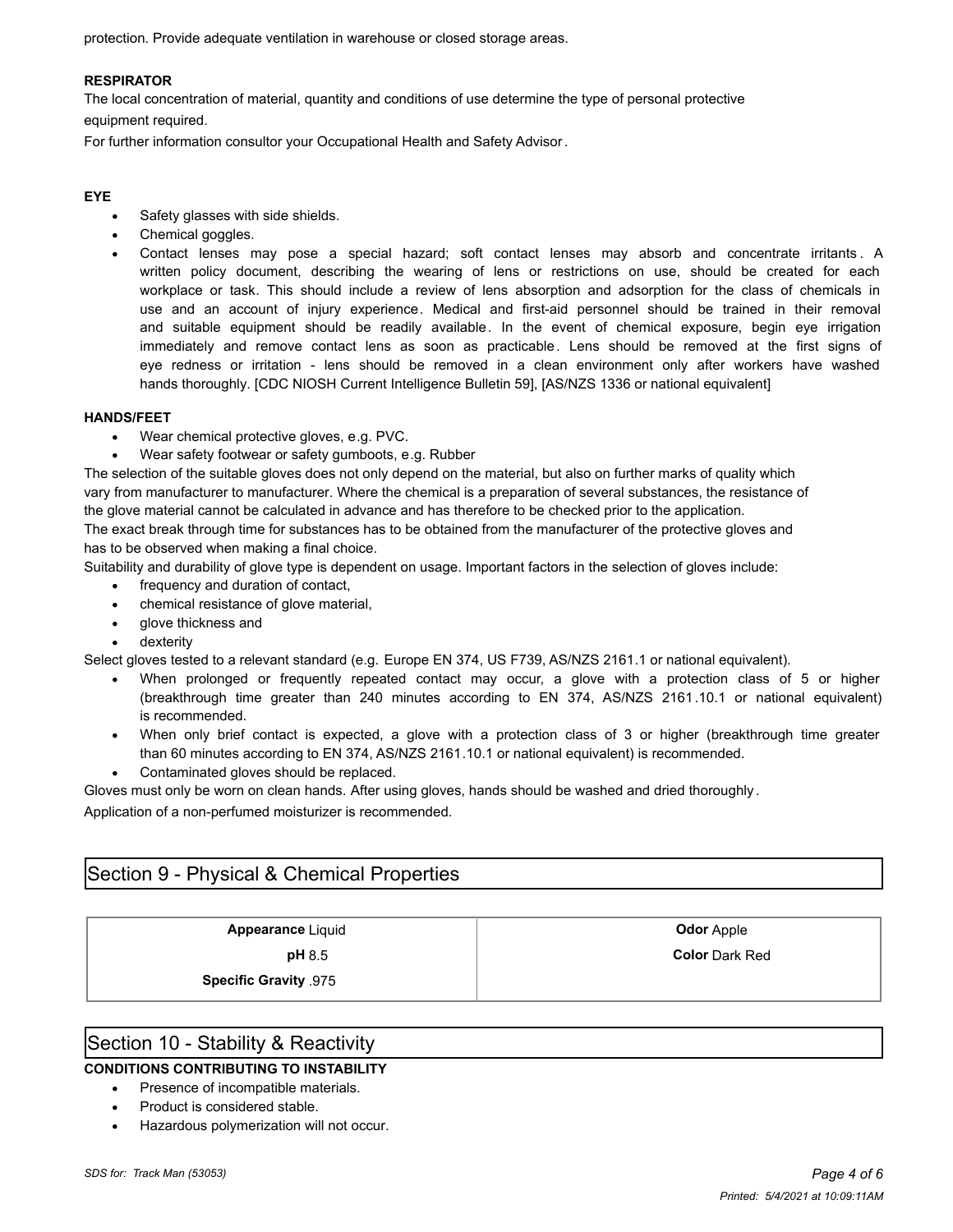#### **Decomposition:**

Hazardous polymerization will not occur.

### Section 11 - Toxicological Information

#### **Mixture Toxicity**

Dermal Toxicity LD50: 2,667mg/kg

#### **POTENTIAL HEALTH EFFECTS**

#### **ACUTE HEALTH EFFECTS**

**SWALLOWED:** Accidental ingestion of the material may be damaging to the health of the individual.

**EYE:** Limited evidence exists, or practical experience suggests, that the material may cause eye irritation in a substantial number of individuals and/or is expected to produce significant ocular lesions which are present twenty-four hours or more after instillation into the eye(s) of experimental animals . Repeated or prolonged eye contact may cause inflammation characterized

**SKIN:** Skin contact is not thought to have harmful health effects (as classified under EC Directives); the material may still produce health damage following entry through wounds, lesions or abrasions .. Limited evidence exists, or practical experience predicts, that the material either produces inflammation of the skin in a substantial number of individuals following direct contact, and/or produces significant inflammation when applied to the healthy intact skin of animals, for up to four hours, such inflammation being present twenty-four hours or more after the end of the exposure period. Skin irritation may also be present after prolonged or repeated exposure; this may result in a form of contact dermatitis (nonallergic). The dermatitis is often characterised by skin redness (erythema) and swelling (oedema) which may progress to blistering (vesiculation), scaling and thickening of the epidermis . At the microscopic level there may be intercellular oedema of the spongy layer of the skin (spongiosis) and intracellular oedema of the epidermis . Open cuts, abraded or irritated skin should not be exposed to this material. Entry into the blood-stream through, for example, cuts, abrasions, puncture wounds or lesions, may produce systemic injury with harmful effects . Examine the skin prior to the use of the material and ensure that any external damage is suitably protected.

**INHALED:** The material is not thought to produce either adverse health effects or irritation of the respiratory tract following inhalation (as classified by EC Directives using animal models). Nevertheless, adverse systemic effects have been produced following exposure of animals by at least one other route and good hygiene practice requires that exposure be kept to a minimum and that suitable control measures be used in an occupational setting.

**CHRONIC HEALTH EFFECTS:** Long-term exposure to the product is not thought to produce chronic effects adverse to health (as classified by EC Directives using animal models); nevertheless exposure by all routes should be minimized as a matter of course.

**TOXICITY AND IRRITATION**: Not available. Refer to individual constituents.

CAS Number Description % Weight Carcinogen Rating

## Section 12 - Ecological Information

No Information

#### **Component Ecotoxicity**

## Section 13 - Disposal Considerations

Legislation addressing waste disposal requirements may differ by Federal, State, County and City. Each user must refer to laws operating in their area. In some areas, certain wastes must be tracked. A Hierarchy of Controls seems to be common - the user should investigate: